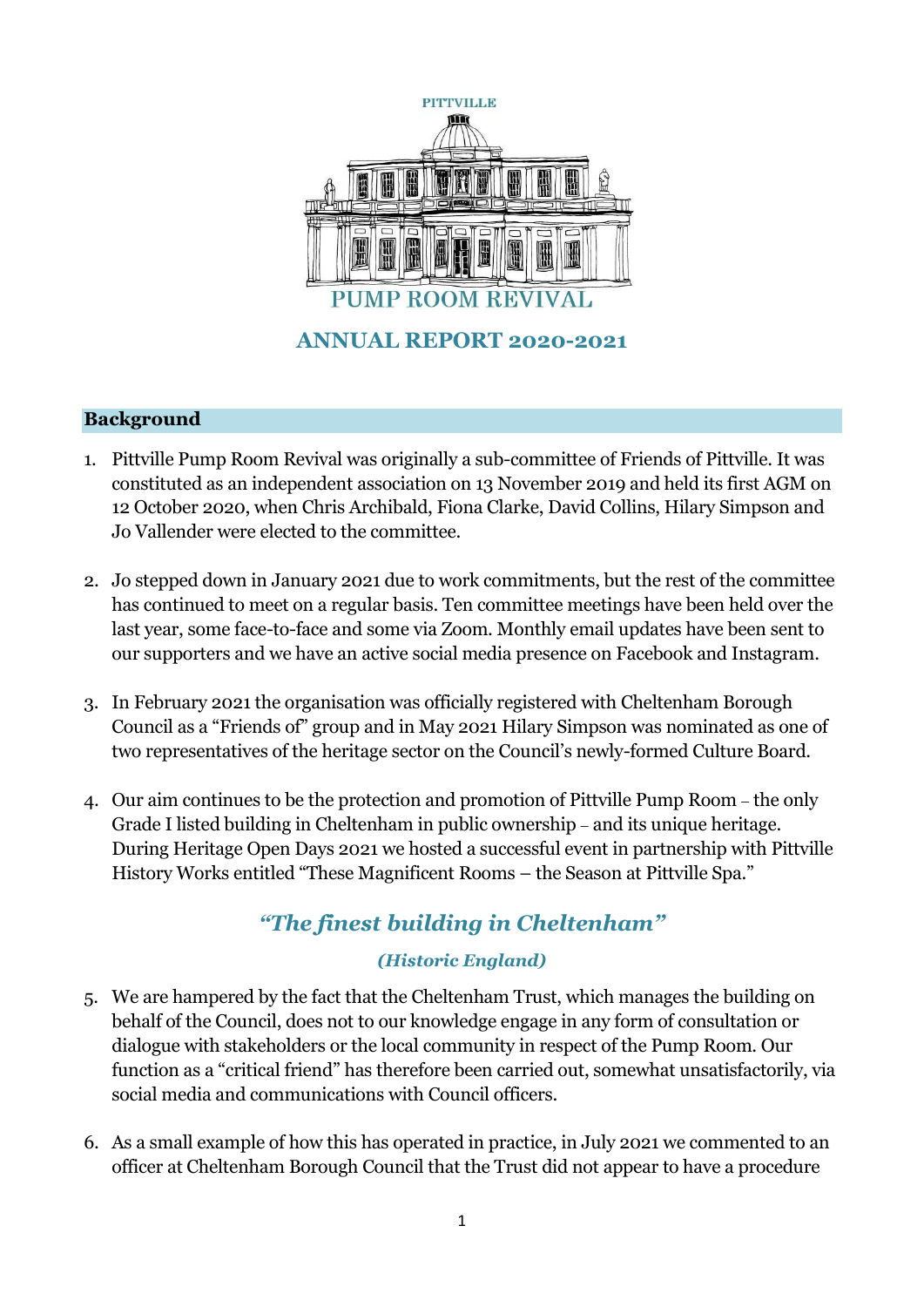for raising complaints or concerns. Within two weeks, a link to such a procedure appeared on the Trust's website.<sup>1</sup> We are unable to prove whether this was a coincidence or the result of our intervention; but a number of similar incidents suggest the latter.

#### **Pump Room Revived? The current situation at Pittville Pump Room**

- 7. At the time of writing (September 2021), a number of significant improvements are visible at the Pump Room compared to the situation two/three years ago, when we produced our first mystery shopping reports. Two of our top priorities from the very start of our campaign were to see proper catering facilities and heritage interpretation for visitors at the Pump Room.
- 8. As recently as May 2020, we were still being told  $-$  at what turned out to be our last meeting (via Zoom) with the Chair and Chief Executive of the Cheltenham Trust – that our proposal for a tea room at the Pump Room was not on their agenda; we were given the impression that the pop-up catering outside the Pump Room was viewed as a temporary summer project which would be phased out again as soon as weddings and private hire could be resumed.
- 9. However, the outdoor Heritage Café at the Pump Room, which the Trust opened in July 2020 as a response to the pandemic, has been extremely successful and has become a permanent fixture, open seven days a week and hosting a range of musical and related events. <sup>2</sup>



*Image: Pump Room Revival*

 $1$  A screenshot taken on 18 June shows no link; a screenshot of the same page taken on 9 August shows that a link has been added.

 $^{2}$  However at the time of writing (September 2021) the Heritage Cafe is getting a disproportionate number of negative reviews on TripAdvisor, especially from out of town visitors, with complaints about both the quality of the catering and the quality of service. With competition among catering outlets now returning to prepandemic levels, we trust that these concerns will be remedied quickly.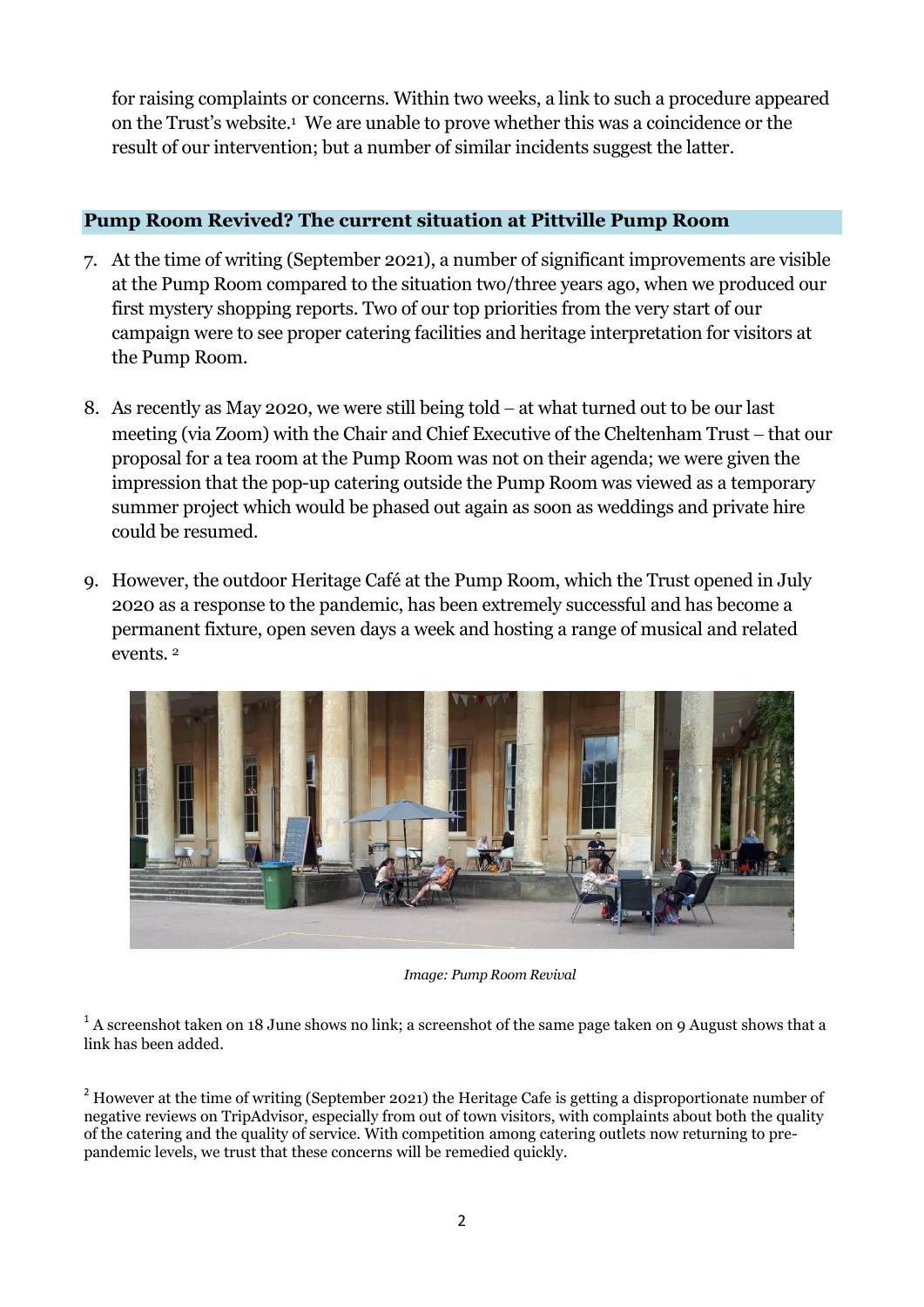- 10. In addition, the Trust has recently opened an indoor "Deco Café" which is open from 11.00 am to 2.00 pm on days when the Heritage Trail is open, and a temporary Orangery structure has been erected on the west side of the Pump Room. We have welcomed these developments.
- 11. At our May 2020 meeting with the Trust we also asked whether heritage was part of the recovery plan for the Pump Room. At that point there did not appear to be any specific proposals for this. Heritage interpretation finally arrived at the Pump Room in the form of a Heritage Trail telling the story of the building, which opened on 16 September 2021. Again, we welcome this initiative. However, visitors are still not able to go upstairs or to taste the mineral water (see paragraphs 16-18 below).
- 12. So far, so revived. There remain a number of areas of concern, however. In the sections that follow, we look at some of the issues we have pursued during the past year.

#### **Public access to the Pump Room**

- 13. The Cheltenham Trust's agreement with Cheltenham Borough Council includes a requirement to make the Pump Room available to the public "Wednesday to Sunday 10am to 4pm, events permitting."
- 14. After the Pump Room re-opened in May 2021 following the lifting of Covid restrictions, it appeared as if the Trust was planning to ignore this clause in the agreement. A series of dates were published covering the period October 2021 – April 2022 when the new Heritage Trail (launched 16-19 September 2021) would be open to the public, but these only amounted to four or five days each month.
- 15. We raised this with Cheltenham Borough Council. After we had done so, the wording on the Trust's website was changed. It now appears that additional dates for the Heritage Trail will be added on a week by week basis. It is clear, however, that this is something which will need to be carefully monitored.

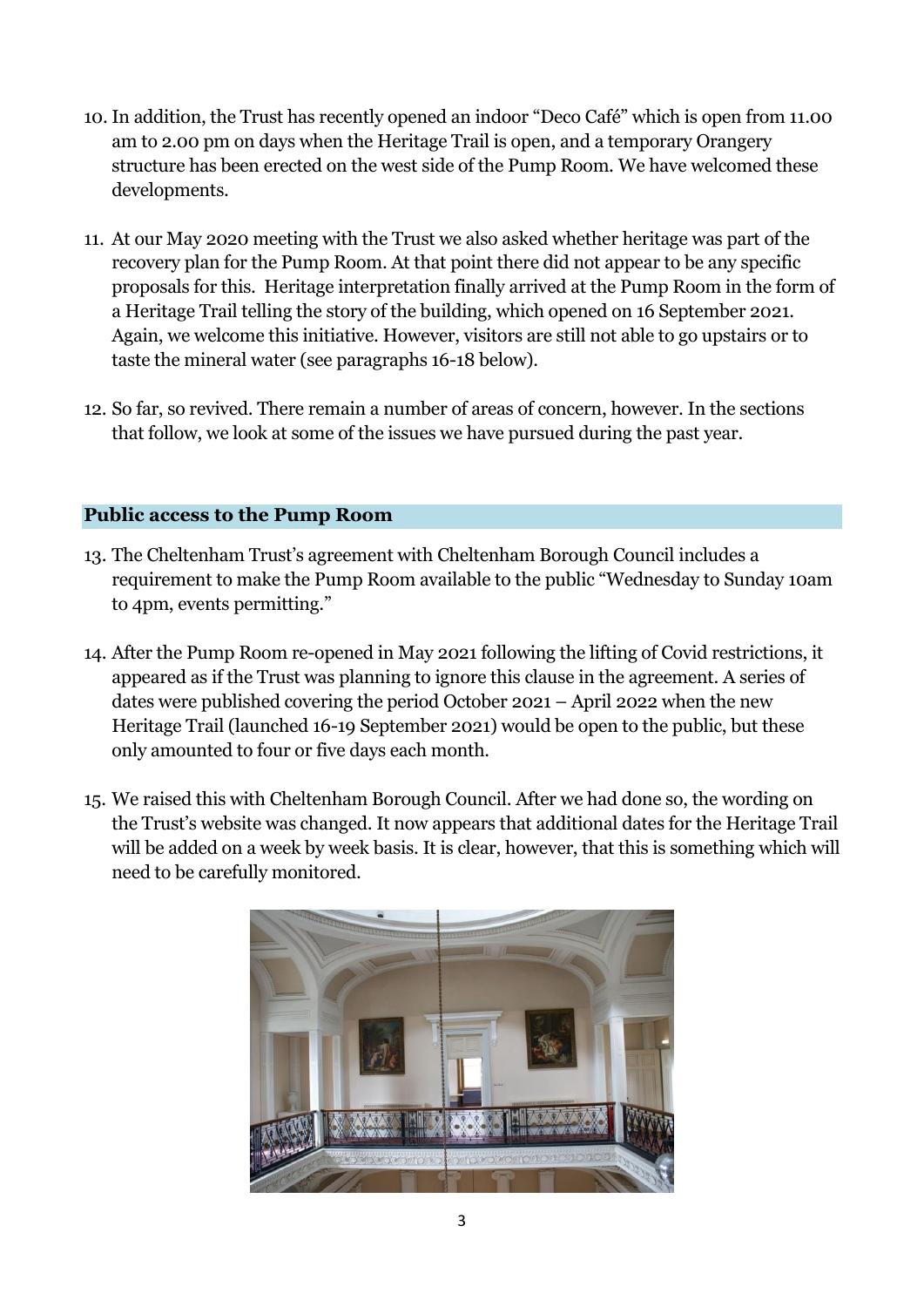16. Access is still limited, however. The first floor of the Pump Room continues to be closed to the public, meaning that they cannot look down from the gallery on the room below, see the dome up close or enjoy the views over the park from the first floor windows. In addition, the mineral water is not available for tasting (see paragraphs 17-18 below).

### **The non-availability of the mineral water**

17. Pittville Pump Room is widely advertised as the only place in Cheltenham where it is still possible to "take the waters", and this is a crucial aspect of the building's (and the town's) heritage. However the mineral water (which is the responsibility of Cheltenham Borough Council) has been permanently unavailable since the Pump Room re-opened in May 2021.



18. Prior to the pandemic, we already had serious concerns about the quality of the water, which had been losing its distinctive taste for some time. Indeed, blind tastings in 2019 revealed that it was indistinguishable from local tap water. A new well may need to be sunk, and/or different filtering arrangements put in place.

#### **The use of upstairs rooms at the Pump Room as offices**

19. This issue first arose almost a year ago, when evidence that the Cheltenham Trust's corporate team had relocated to the Pump Room began to emerge. Our own consultant's advice was that Historic England should be consulted on even minor changes to the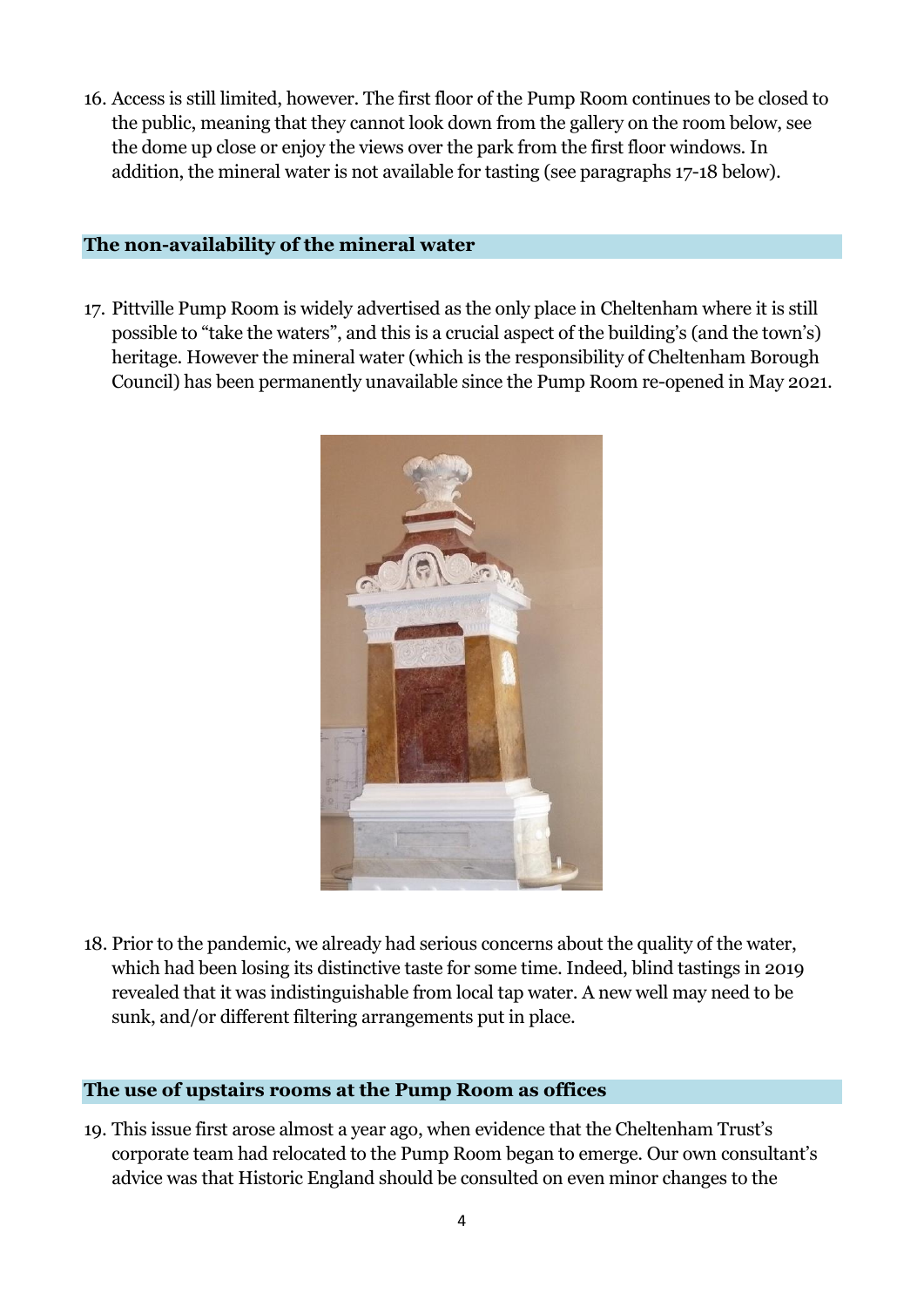internal fabric of a Grade I listed building. We accordingly asked the Council's Interim Head of Planning whether planning permission had been sought or obtained for change of use to offices.

- 20.Meanwhile, an article was published in the *Gloucestershire Echo* on 9 February 2021 under the title "Fears Iconic Cheltenham Building Could Become Office Space". A comment from Cheltenham Borough Council claimed that "buildings of this type need to have allocated office space to support their operational running as visitor destinations" and the Trust itself commented that "Since the café opened last June, a small core team has operated flexibly from the pump room to support the café and core business."
- 21. As no reply had been received to our enquiry about whether planning permission had been sought, we submitted a Freedom of Information request to the Council. In February 2021 a response was received which stated that "operational deployment of staff is a matter for the Cheltenham Trust and not the Council." A separate response from The Interim Head of Planning commented as follows:

*"Use of part of the building as offices for the Trust is likely to be ancillary to their management activity and no permission for a change of use would be required. From what I have established there are no permanent changes to the building, and the limited number of people who have been using the space are involved in the running of the building and the Trust. In terms of the listed status of the building as Grade 1, this is not a material consideration to that issue".*

22.We conclude that it is highly likely that the Trust's management team are now permanently based on the first floor of the Pump Room. <sup>3</sup> We continue to be concerned that a change of use in this Grade I listed building appears to have taken place without proper consultation, and that this in turn is a factor in the lack of public access to the first floor rooms.



<sup>&</sup>lt;sup>3</sup> Management vacancies have been advertised giving the Pump Room as the location; and it is also clear that no provision has been made for staff offices in the future plans for The Wilson, where the Trust's corporate team was previously based.